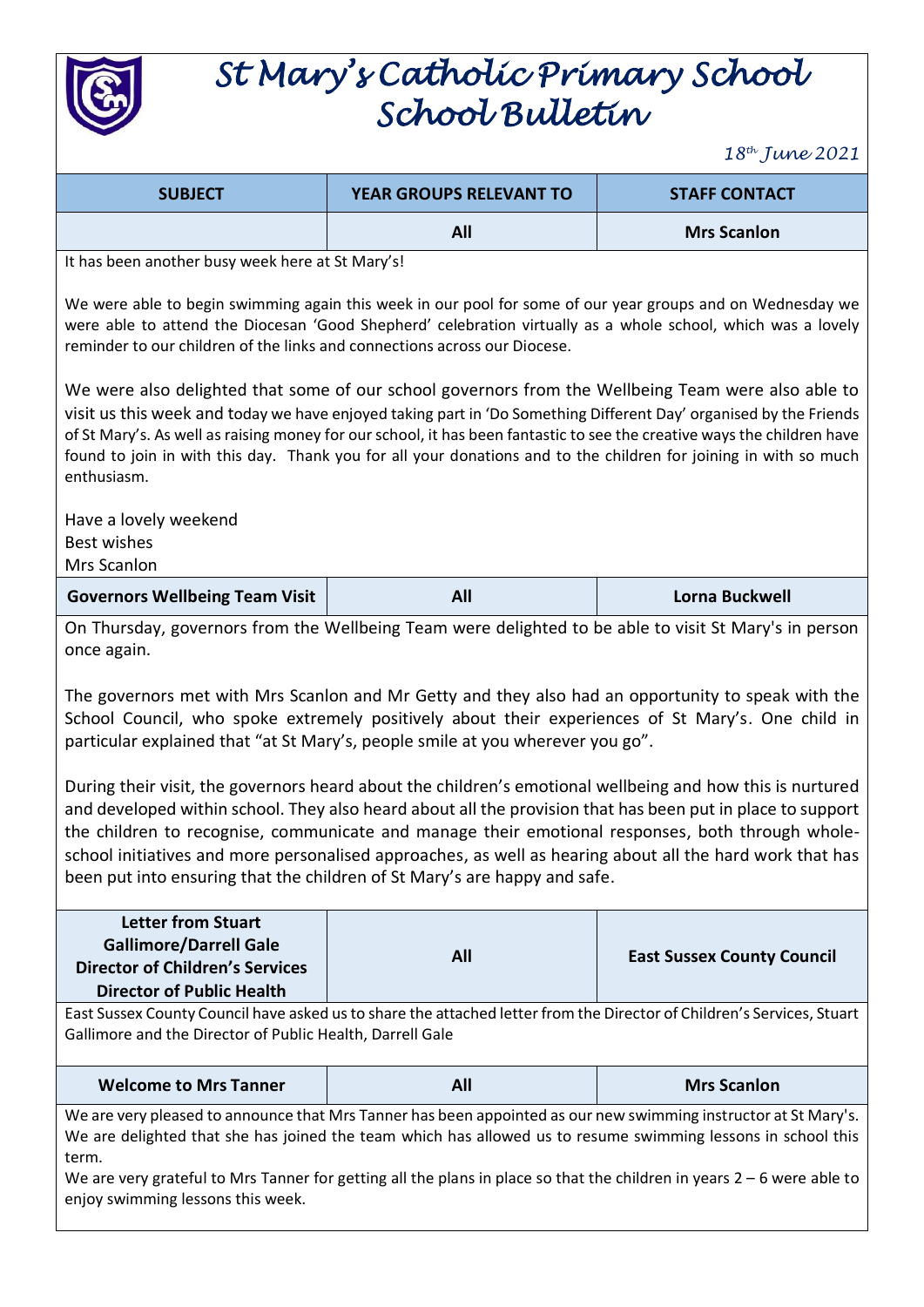| <b>Swimming Lessons</b> |                                                                         |                          | $2 - 6$ |                 |                            | <b>Office</b> |             |                            |       |       |
|-------------------------|-------------------------------------------------------------------------|--------------------------|---------|-----------------|----------------------------|---------------|-------------|----------------------------|-------|-------|
|                         | Here is a reminder of the swimming timetable for the rest of this term. |                          |         |                 |                            |               |             |                            |       |       |
|                         |                                                                         | <b>Morning Session 2</b> |         |                 | <b>Afternoon Session 1</b> |               |             | <b>Afternoon Session 2</b> |       |       |
|                         |                                                                         | A                        | B       | C               | A                          | B             | $\mathbf c$ | A                          | B     | C     |
|                         |                                                                         | 10.35                    | 11.00   | 11.25           | 12.55                      | 13.20         | 13.40       | 14.00                      | 14.20 | 14.40 |
|                         | Wed.                                                                    |                          |         |                 |                            | Green (3)     |             | Indigo (5)                 |       |       |
|                         | Thurs.<br>Yellow (2)                                                    |                          |         | <b>Blue (4)</b> |                            |               | Violet (6)  |                            |       |       |

Please ensure that you child has the correct kit needed otherwise they will not be able to participate in lessons Children must bring in a towel, a one-piece swim suit or swimming trunks (not baggy shorts) and a swimming hat in a named waterproof / plastic bag. Your child may also bring goggles if required but these are optional. Please ensure that all your children's items are named.

If you have not already paid for the £10 contribution towards the cost of providing the swimming lessons, you can find this by logging into your Parent Mail account and find the payment item in the 'shop' section'

Thank you.

| <b>Water Bottles</b>                                                                                                                                                                                                                                                                                                                                                                                                                                                                                                                                                                                                           | All         | <b>Mrs Scanlon</b> |  |  |  |
|--------------------------------------------------------------------------------------------------------------------------------------------------------------------------------------------------------------------------------------------------------------------------------------------------------------------------------------------------------------------------------------------------------------------------------------------------------------------------------------------------------------------------------------------------------------------------------------------------------------------------------|-------------|--------------------|--|--|--|
| Please can you ensure that your child brings a refillable water bottle with them to school each day,<br>preferably one with a pull up sports cap. We no longer have reusable water bottles to sell and with<br>current covid restrictions we cannot allow children to borrow water bottles for the day. We have had to<br>buy some disposable water bottles for emergency situations only but we are finding that we are getting<br>asked for increasing large numbers of these every day. Thank you for your assistance in this matter.                                                                                       |             |                    |  |  |  |
| <b>St Gregory's Secondary School</b><br><b>Experience Day</b>                                                                                                                                                                                                                                                                                                                                                                                                                                                                                                                                                                  | Year 5      | <b>Office</b>      |  |  |  |
| We have received the following message from St Gregory's school regarding the planned Secondary School<br>Experience Day on 5 <sup>th</sup> July which will unfortunately no longer be able to go ahead.<br>After the Government's announcement on Monday evening, just to confirm that unfortunately we will not be able<br>to go ahead with our Year 5 Experience Days that we had planned for July this year.<br>We are very sorry we now will not be able to welcome your lovely Year 5 into St Gregory's on the date we had<br>arranged with you, however we really do hope we will be able to do so this time next year! |             |                    |  |  |  |
|                                                                                                                                                                                                                                                                                                                                                                                                                                                                                                                                                                                                                                |             |                    |  |  |  |
| <b>School Photos</b>                                                                                                                                                                                                                                                                                                                                                                                                                                                                                                                                                                                                           | Years R & 6 | <b>Office</b>      |  |  |  |
| A reminder that the children in Reception class and Year 6 will be having their class group photographs<br>taken in school on Monday. You will have the option of purchasing a photo of the class group in due<br>course. Individual school photos for all year groups will be taken as usual in term 2 in the new school<br>year.                                                                                                                                                                                                                                                                                             |             |                    |  |  |  |